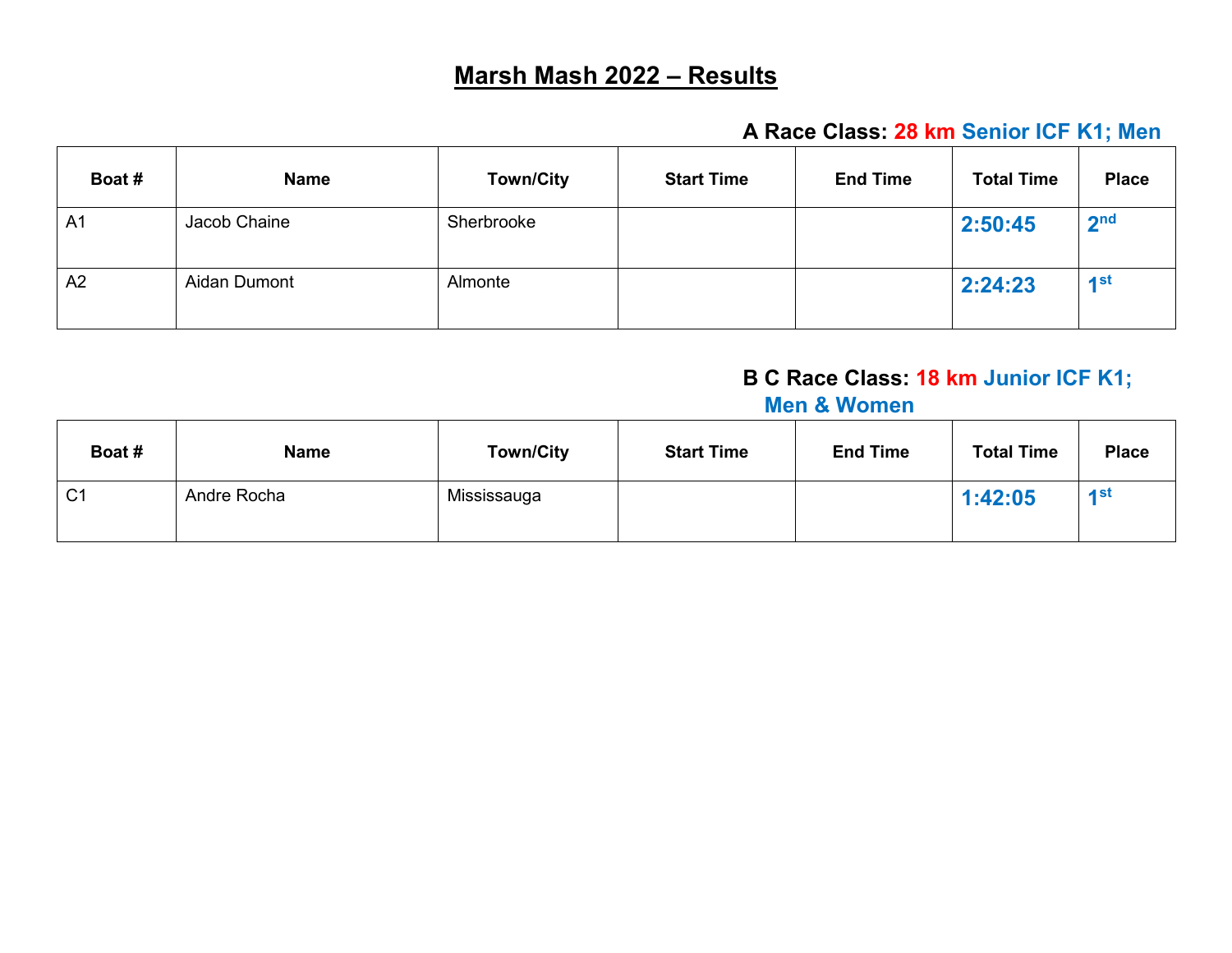## **E Race Class: 28 km Marathon C2;**

**Open**

| Boat #         | <b>Name</b>                   | <b>Town/City</b> | <b>Start Time</b> | <b>End Time</b> | <b>Total Time</b> | <b>Place</b>      |
|----------------|-------------------------------|------------------|-------------------|-----------------|-------------------|-------------------|
| E <sub>1</sub> | Robert Gregois & Shawn Bruins | Lively           |                   |                 | 2:51:52           | 2 <sub>nd</sub>   |
| E <sub>2</sub> | Angus Doughty & Peter Brawh   | Collingwood      |                   |                 | 2:42:42           | $\overline{1}$ st |

#### **F Race Class: 28 km Marathon C2; Mixed**

| Boat #         | <b>Name</b>                 | <b>Town/City</b> | <b>Start Time</b> | <b>End Time</b> | <b>Total Time</b> | <b>Place</b>    |
|----------------|-----------------------------|------------------|-------------------|-----------------|-------------------|-----------------|
| F <sub>1</sub> | Dean Coulson<br>Liz Lock    | Kearney          | 10:06             | 12:55:26        | 2:49:26           | 2 <sub>nd</sub> |
| F <sub>2</sub> | Karen Simpson<br>Dean Brown | Mississauga      | 10:06             | 12:50:36        | 2:44:36           | 4st             |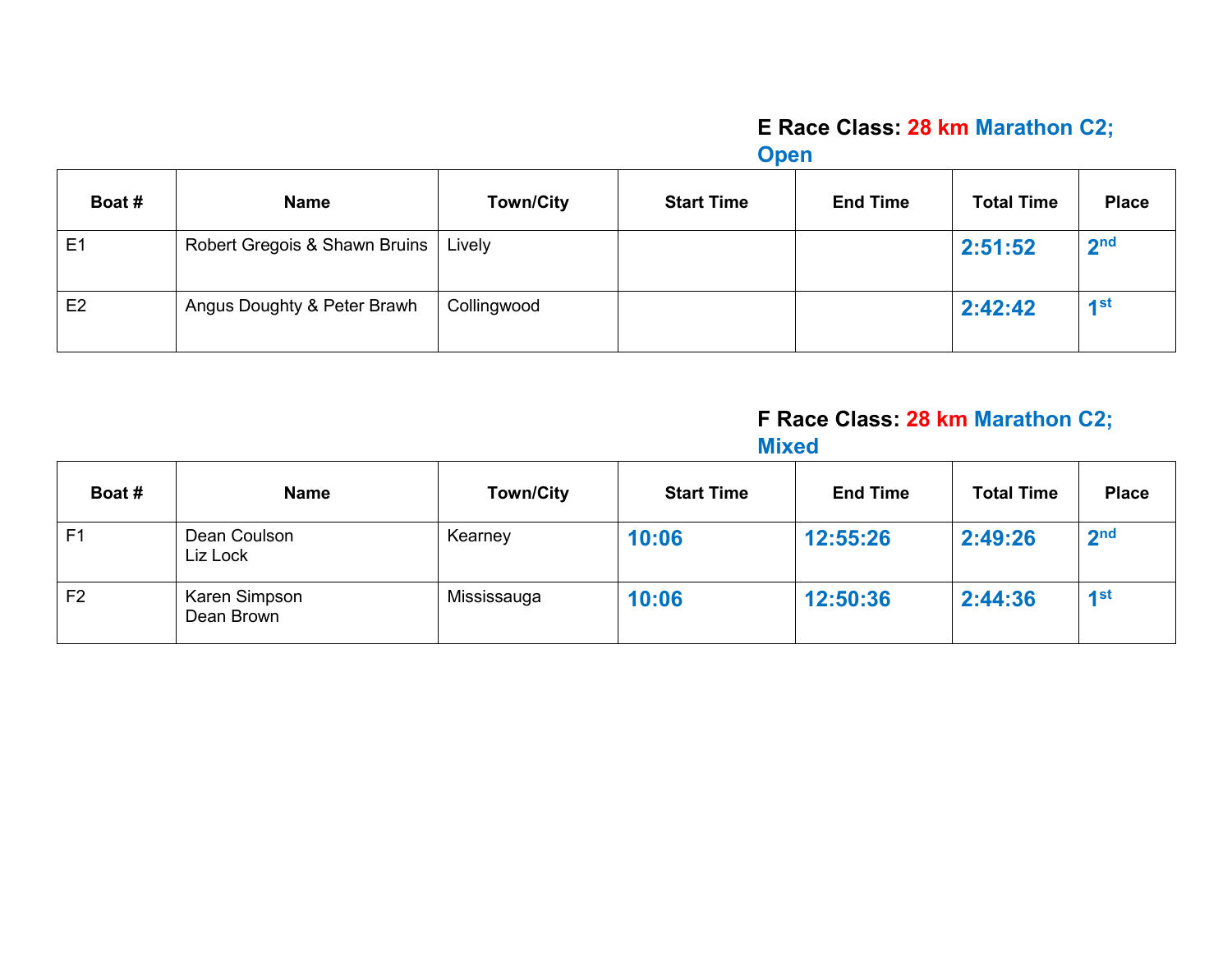#### **H Race Class: 18 km Junior K1 (Under 18); Men & Women**

| Boat #         | <b>Name</b>            | <b>Town/City</b> | <b>Start Time</b> | <b>End Time</b> | <b>Total Time</b> | <b>Place</b>    |
|----------------|------------------------|------------------|-------------------|-----------------|-------------------|-----------------|
| H1             | Massimo Montanari      | Oakville         |                   |                 | 1:33:06           | 2 <sub>nd</sub> |
| H <sub>2</sub> | Johnathan Bilewicz     | Pickering        |                   |                 | 1:32:57           | 1 <sup>st</sup> |
| H <sub>3</sub> | Jasper Douglass        | Scarborough      |                   |                 | 1:55:48           | 4 <sup>th</sup> |
| H4             | Jonah Quesnel          | Toronto          |                   |                 | 1:49:32           | 3 <sup>rd</sup> |
| H <sub>5</sub> | <b>Isaac Quesnel</b>   | Toronto          |                   |                 | 1:56:12           | 5 <sup>th</sup> |
| H <sub>6</sub> | <b>Elizabeth Fanuk</b> | Scarborough      |                   |                 | 2:07:32           | 6 <sup>th</sup> |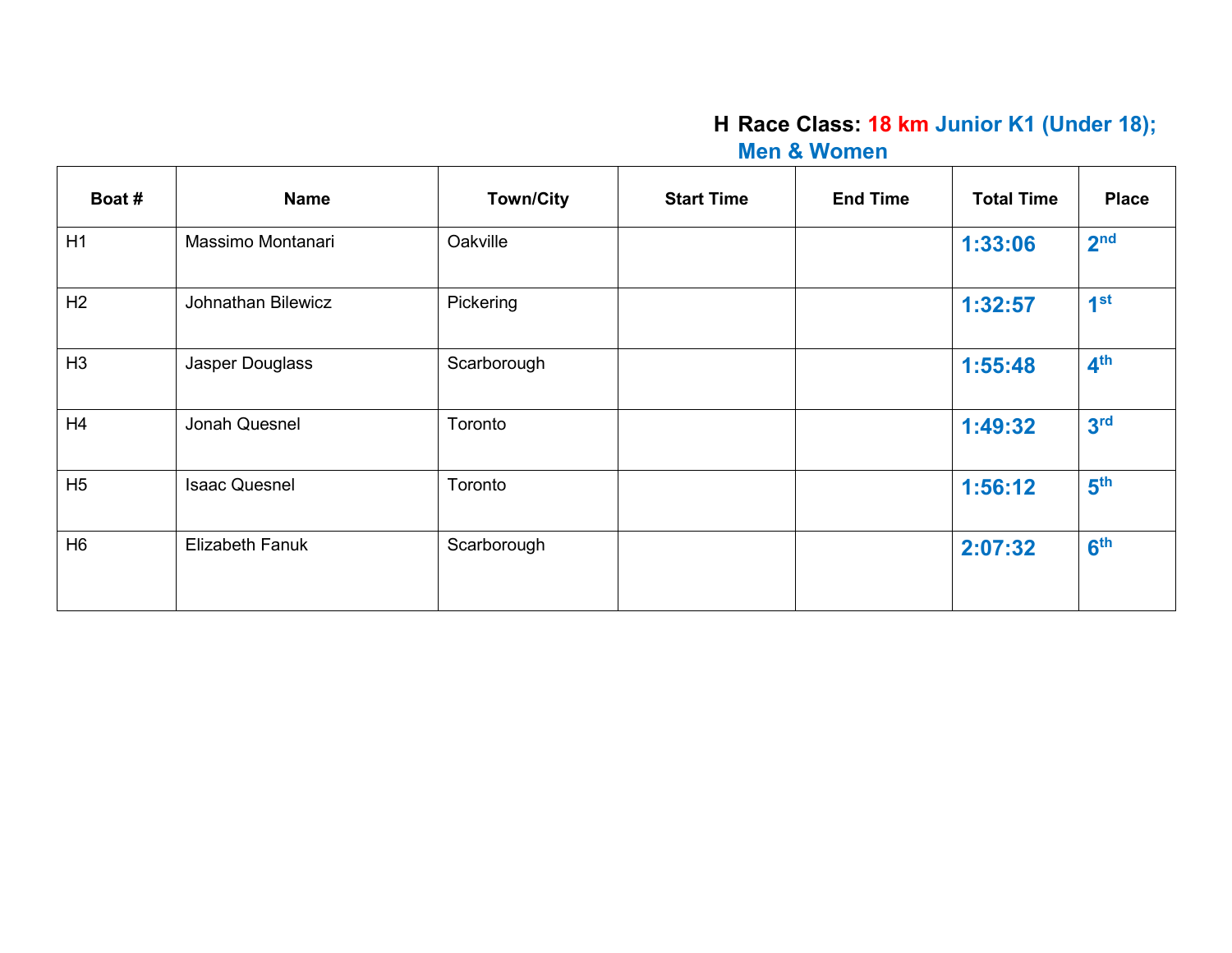# **I Race Class: 18 km Open Kayak**

| Boat # | <b>Name</b>        | <b>Town/City</b> | <b>Start Time</b> | <b>End Time</b> | <b>Total Time</b> | <b>Place</b>      |
|--------|--------------------|------------------|-------------------|-----------------|-------------------|-------------------|
| 11     | Alex Hoplyakov     | Innisfil         |                   |                 | 2:21:57           | 3 <sup>rd</sup>   |
| 12     | David Moore        | Toronto          |                   |                 | 1:54:14           | 2 <sub>nd</sub>   |
| 4      | <b>Brian Heath</b> |                  |                   |                 | 1:48:01           | $\overline{1}$ st |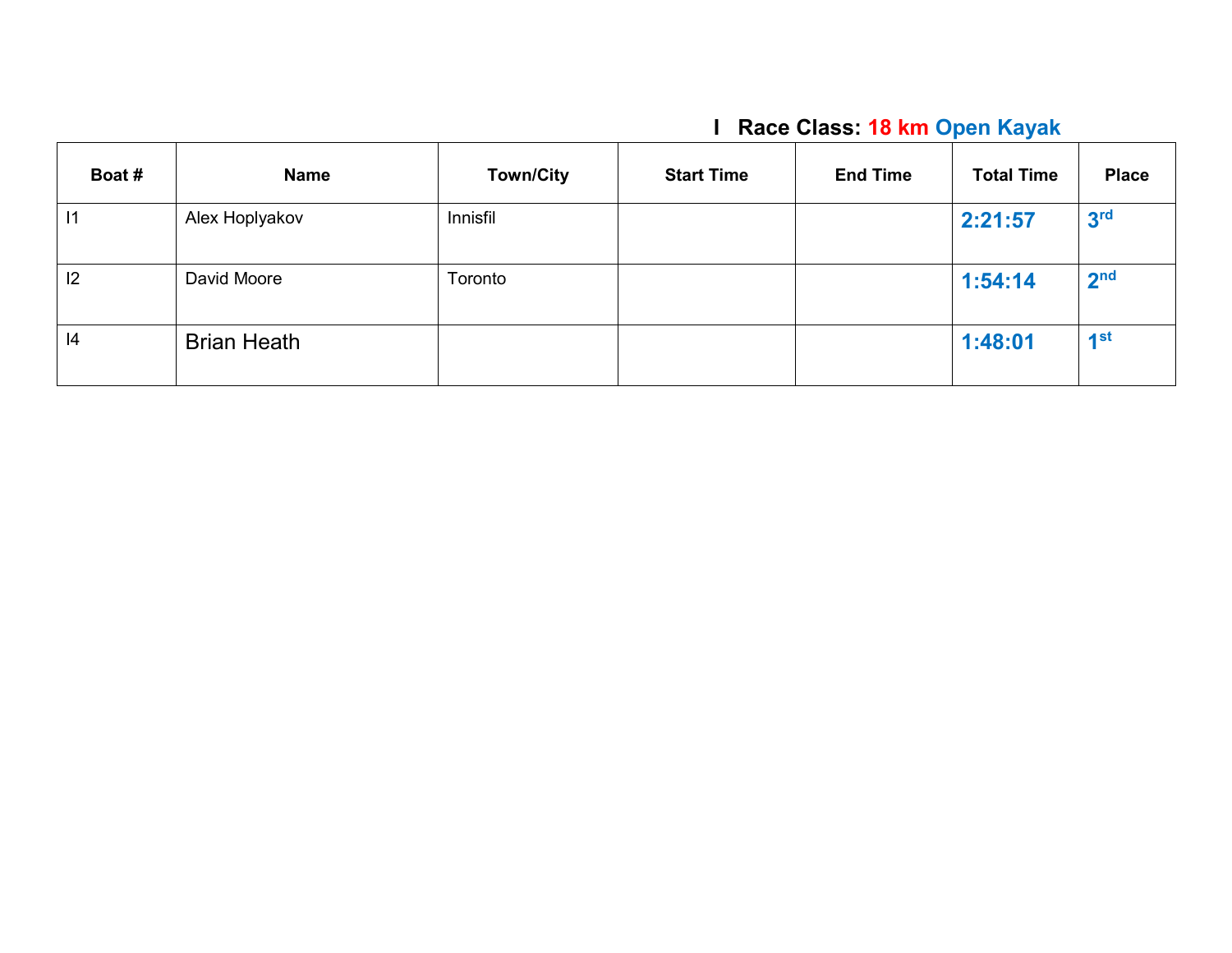# **J Race Class: 18 km Open Marathon C1**

| Boat #         | <b>Name</b>            | <b>Town/City</b>     | <b>Start Time</b> | <b>End Time</b> | <b>Total Time</b> | <b>Place</b>    |
|----------------|------------------------|----------------------|-------------------|-----------------|-------------------|-----------------|
| J <sub>1</sub> | <b>Mark Clout</b>      | Port Colborne        |                   |                 | 2:06:07           | 3 <sup>rd</sup> |
| J2             | <b>Richard Morris</b>  | Toronto              |                   |                 | 2:03:33           | 1 <sup>st</sup> |
| J3             | <b>Derek Butler</b>    | Sudbury              |                   |                 | 2:13:29           | 6 <sup>th</sup> |
| J <sub>5</sub> | <b>Stan Anusiewicz</b> | <b>Brights Grove</b> |                   |                 | 2:05:03           | 2 <sub>nd</sub> |
| J6             | Don Stoneman           | Cambridge            |                   |                 | 2:11:43           | 5 <sup>th</sup> |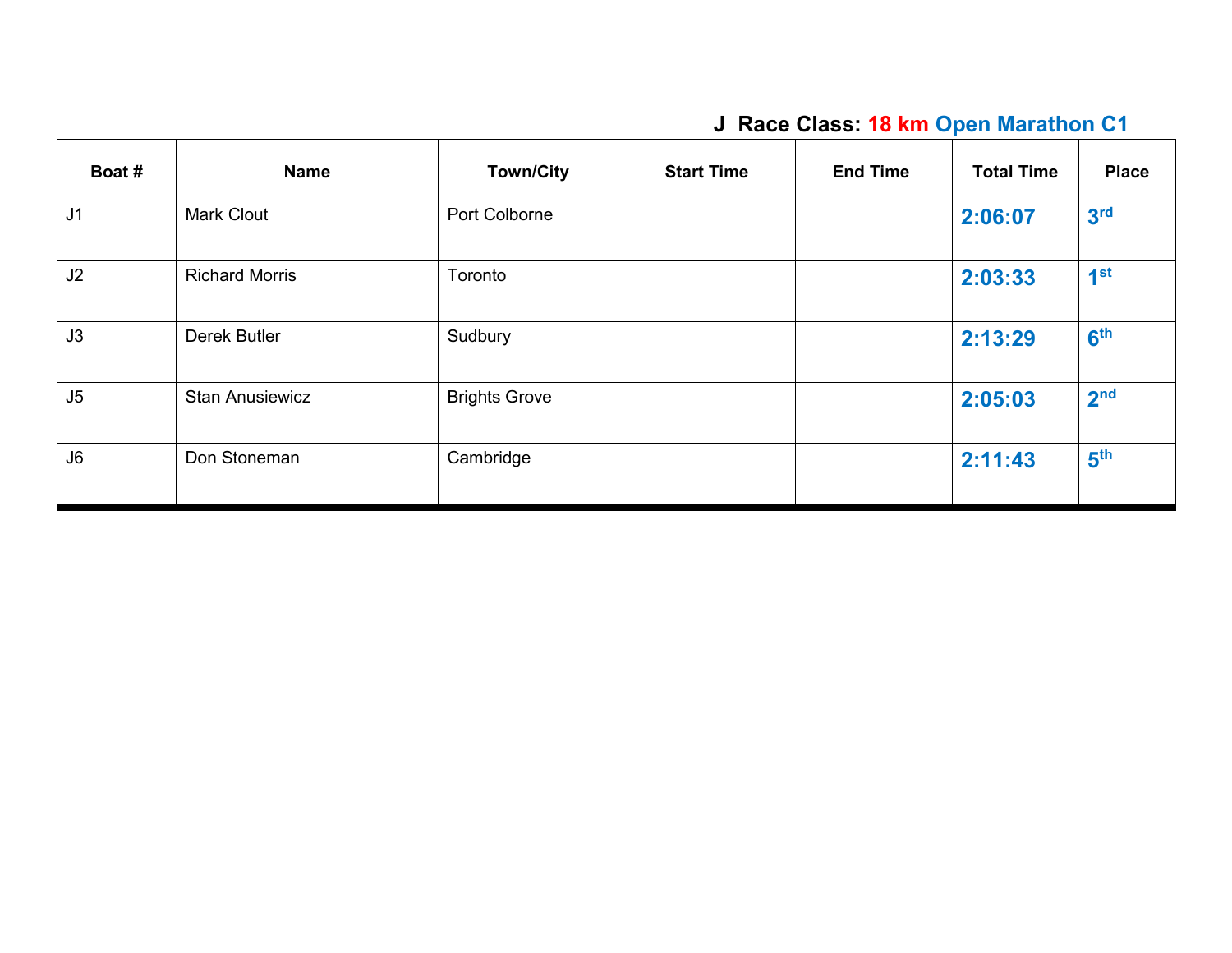## **K Race Class: 9 km Recreational Canoe;**

**Open**

| Boat #         | <b>Name</b>                              | <b>Town/City</b>           | <b>Start Time</b> | <b>End time</b> | <b>Total Time</b> | <b>Place</b>    |
|----------------|------------------------------------------|----------------------------|-------------------|-----------------|-------------------|-----------------|
| K1             | Gail Bailey & John Liversage             | Whitchurch-<br>Stouffville |                   |                 | 1:04:01           | 1 <sup>st</sup> |
| K <sub>2</sub> | Micheal Kennedy & Nancy<br><b>Bobola</b> | Uxbridge                   |                   |                 | 1:06:38           | 4 <sup>th</sup> |
| K <sub>3</sub> | Barbara Kokol & Katherine<br>Crooks      | <b>BWG</b>                 |                   |                 | 1:37:51           | <b>gth</b>      |
| K4             | Katie & Jeff Gibson                      | <b>BWG</b>                 |                   |                 | 1:29:19           | 8 <sup>th</sup> |
| K <sub>5</sub> | Adrian & Dana Roncea                     | <b>Burlington</b>          |                   |                 | 1:13:25           | 5 <sup>th</sup> |
| K <sub>6</sub> | Nick Fyffe & Chris Preece                | Innisfil & Toronto         |                   |                 | 1:06:30           | 2 <sub>nd</sub> |
| K7             | Richard Jansen & Colin Phillips          | <b>Barrie</b>              |                   |                 | 1:18:54           | 6 <sup>th</sup> |
| K <sub>8</sub> | Iain Craig & Evan Welburn                | <b>Richmond Hill</b>       |                   |                 | 1:06:34           | 3 <sup>rd</sup> |
| K10            | Tyler Preece and Jim Preece              | Innisfil                   |                   |                 | 1:22:12           | 7 <sup>th</sup> |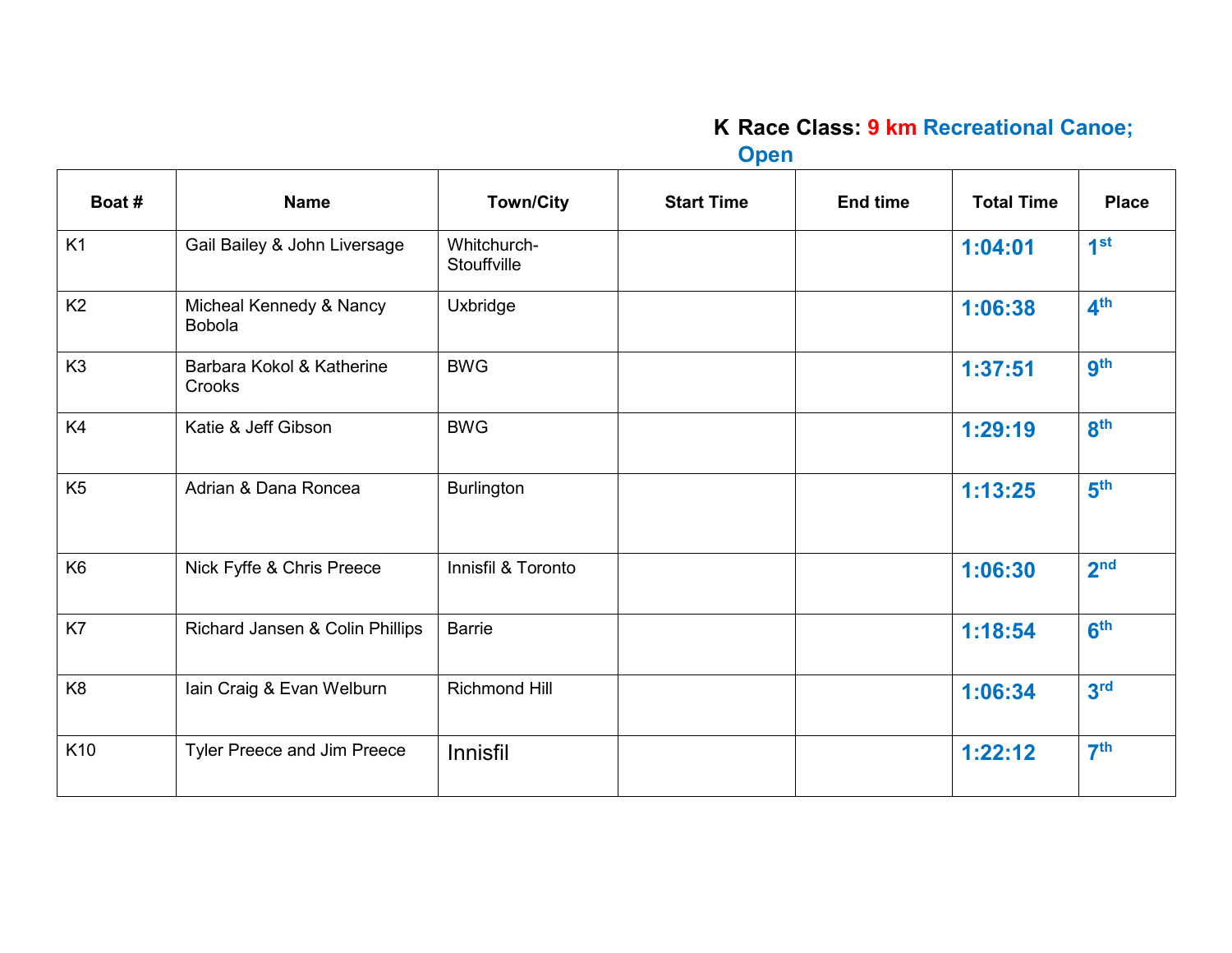# **L Race Class: 9 km Recreational Kayak;**

**Men**

| Boat #         | <b>Name</b>             | <b>Town/City</b> | <b>Start Time</b> | <b>End Time</b> | <b>Total Time</b> | <b>Place</b>    |
|----------------|-------------------------|------------------|-------------------|-----------------|-------------------|-----------------|
| L1             | Alan Dobson             | Campbellville    |                   |                 | 59:12             | 2 <sub>nd</sub> |
| L2             | <b>Richard Freeland</b> | Ajax             |                   |                 | 1:14:35           | <b>gth</b>      |
| L <sub>3</sub> | Marian Nemac            | Thornhill        |                   |                 | 57:13             | 1 <sup>st</sup> |
| L4             | Alec Oberer             | Toronto          |                   |                 | 1:03:57           | 4 <sup>th</sup> |
| 13             | Bevs Rostyslav          | Markham          |                   |                 | 1:13:54           | 8 <sup>th</sup> |
| L9             | Rob Cook                | Toronto          |                   |                 | 1:12:15           | 7 <sup>th</sup> |
| L10            | <b>Dmitry Buzdugon</b>  | Toronto          |                   |                 | 59:20             | 3 <sup>rd</sup> |
| L11            | <b>Steve Quattrin</b>   | Wasaga Beach     |                   |                 | 1:09:29           | 6 <sup>th</sup> |
| L12            | <b>Gabor Toth</b>       | Mississauga      |                   |                 | 1:06:44           | 5 <sup>th</sup> |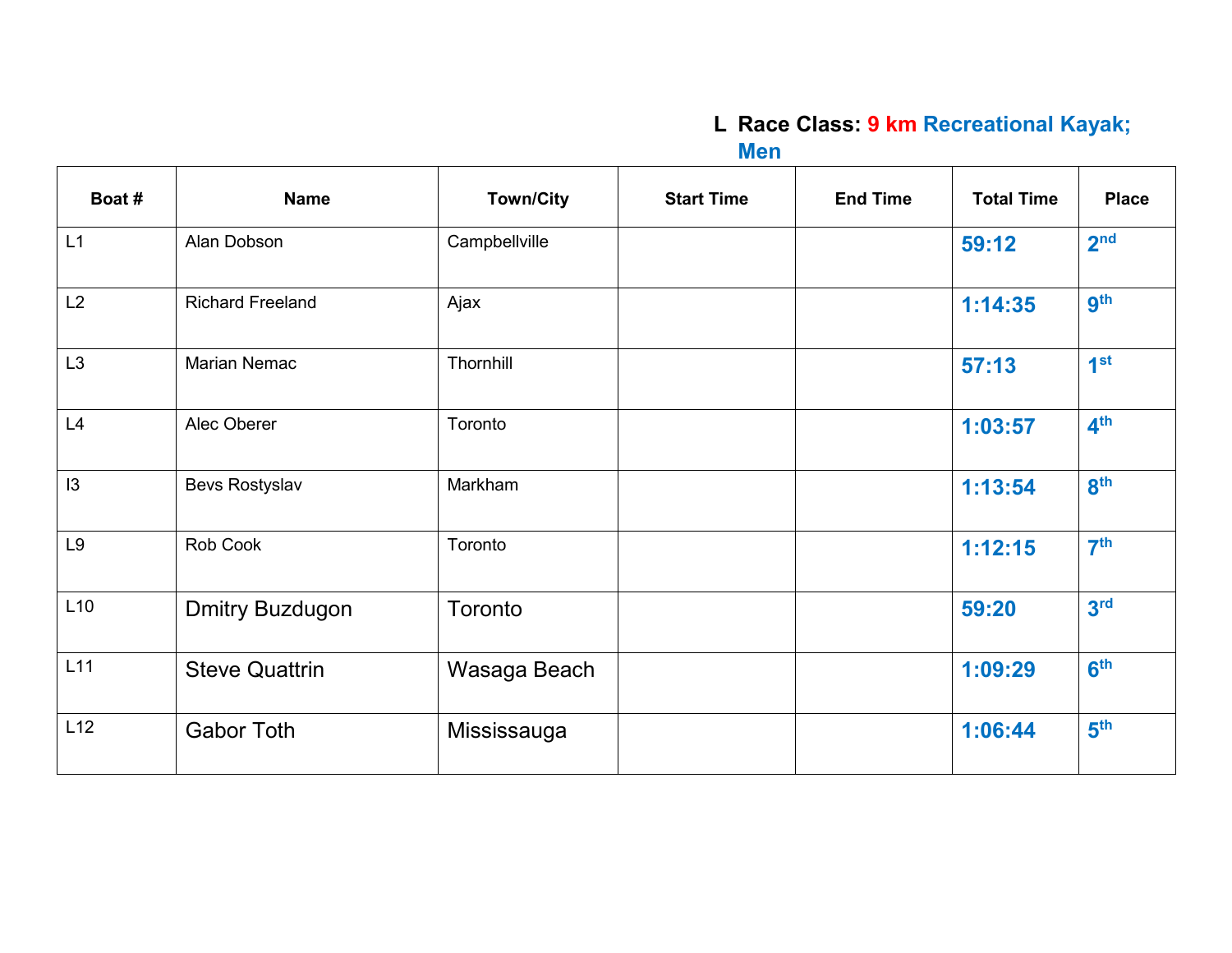#### **M Race Class: 9 km Recreational Kayak; Women**

| Boat #         | <b>Name</b>              | <b>Town/City</b>       | <b>Start Time</b> | <b>End Time</b> | <b>Total Time</b> | <b>Place</b>    |
|----------------|--------------------------|------------------------|-------------------|-----------------|-------------------|-----------------|
| M1             | Shelagh Greenwood        | Newmarket              |                   |                 | 1:49:57           | 7 <sup>th</sup> |
| M <sub>2</sub> | Lindsay Hall-Carvalho    | Newmarket              |                   |                 | 1:37:30           | 6 <sup>th</sup> |
| M3             | Marcy Henschel           | Newmarket              |                   |                 | 1:30:09           | 4 <sup>th</sup> |
| M4             | Carrie Matheson          | Newmarket              |                   |                 | 1:49:57           | 7 <sup>th</sup> |
| M <sub>5</sub> | Chelsea McCormack        | Scarborough            |                   |                 | 1:01:53           | 1 <sup>st</sup> |
| M <sub>6</sub> | Lind Ophelia             | Toronto                |                   |                 | 1:05:49           | 2 <sub>nd</sub> |
| M7             | Kim Fraser               | <b>Holland Landing</b> |                   |                 | 1:30:25           | 5 <sup>th</sup> |
| M <sub>8</sub> | Samantha/Emily de Kruyff | Toronto                |                   |                 | 1:25:46           | 3 <sup>rd</sup> |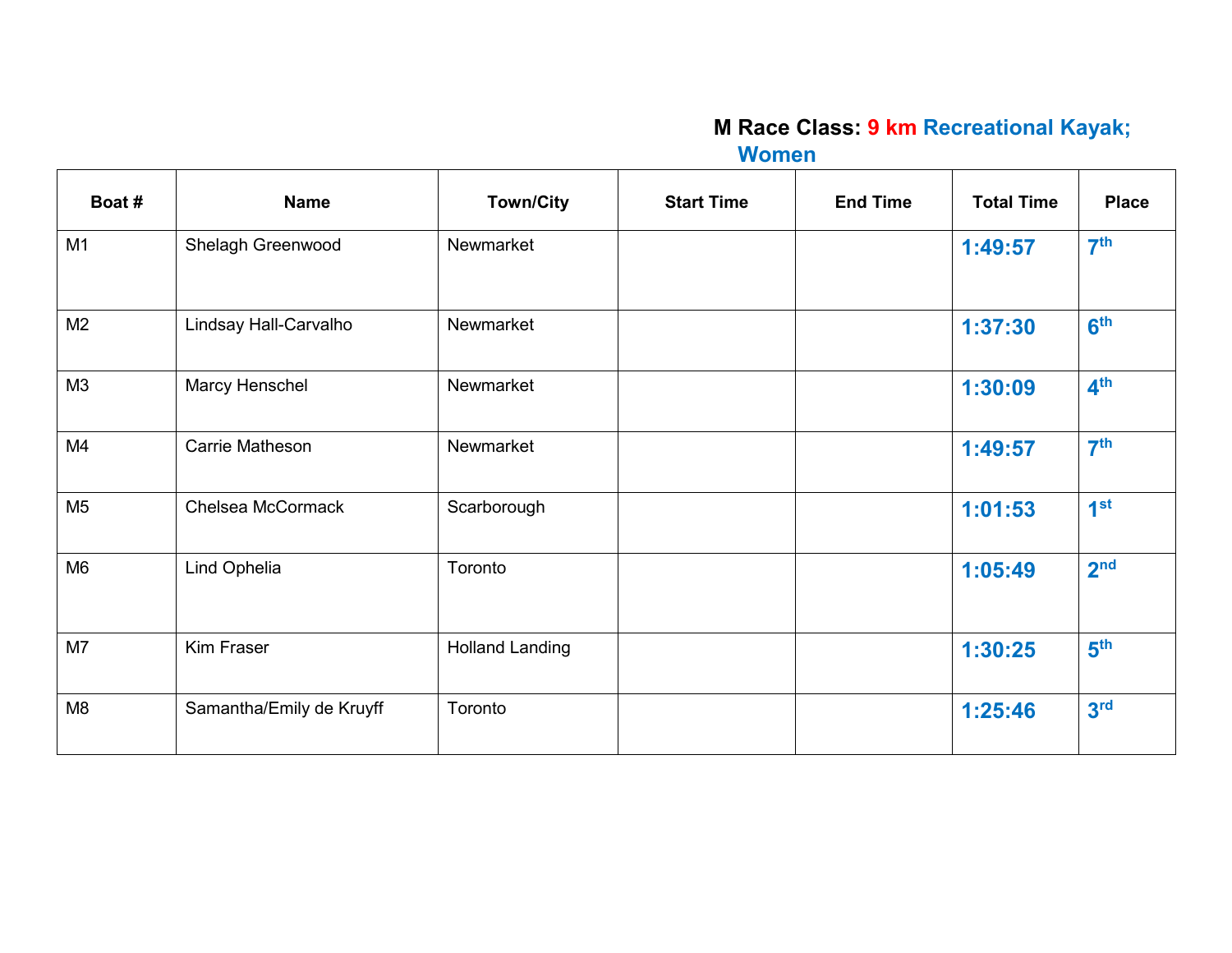# **N Race Class: 9 km Recreational OC2;**

**Open**

| Boat #         | <b>Name</b>                               | <b>Town/City</b> | <b>Start Time</b> | <b>End Time</b> | <b>Total Time</b> | <b>Place</b> |
|----------------|-------------------------------------------|------------------|-------------------|-----------------|-------------------|--------------|
| N <sub>1</sub> | Jeff Holubeshen & Marianne<br>Internicola | Toronto          |                   |                 | 1:01:00           | 1st          |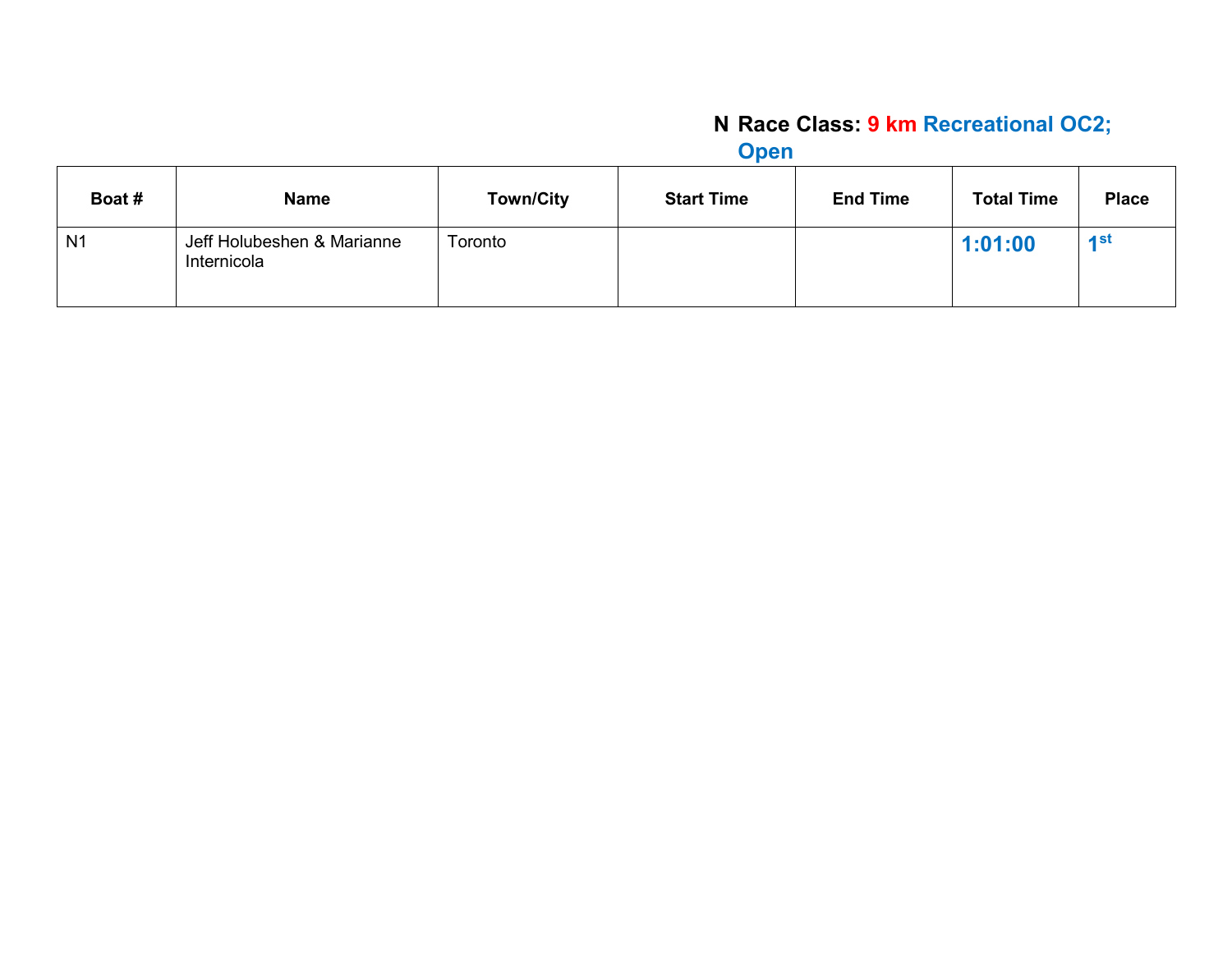# **P Race Class: 9 km Stand-up Paddle boarding**

| Boat #         | <b>Name</b>           | <b>Town/City</b> | <b>Start Time</b> | <b>End Time</b> | <b>Total Time</b> | <b>Place</b>    |
|----------------|-----------------------|------------------|-------------------|-----------------|-------------------|-----------------|
| P <sub>1</sub> | Chris Sousa           | Stouffville      |                   |                 | 1:53:23           | 6 <sup>th</sup> |
| P <sub>2</sub> | Fan Wu                | Newmarket        |                   |                 | 1:53:55           | 7 <sup>th</sup> |
| P <sub>3</sub> | Danielle Holdsworth   | London           |                   |                 | 1:12:41           | 1 <sup>st</sup> |
| P <sub>4</sub> | Lisa Champion         | Oakville         |                   |                 | 1:18:41           | 5 <sup>th</sup> |
| P <sub>5</sub> | Stella Gan            | <b>Barrie</b>    |                   |                 | 1:14:47           | 3 <sup>rd</sup> |
| P <sub>6</sub> | Vu Ngo                | Oakville         |                   |                 | 1:13:35           | 2 <sub>nd</sub> |
| P <sub>7</sub> | <b>Wendy Anderson</b> | Michigan         |                   |                 | 1:18:31           | 4 <sup>th</sup> |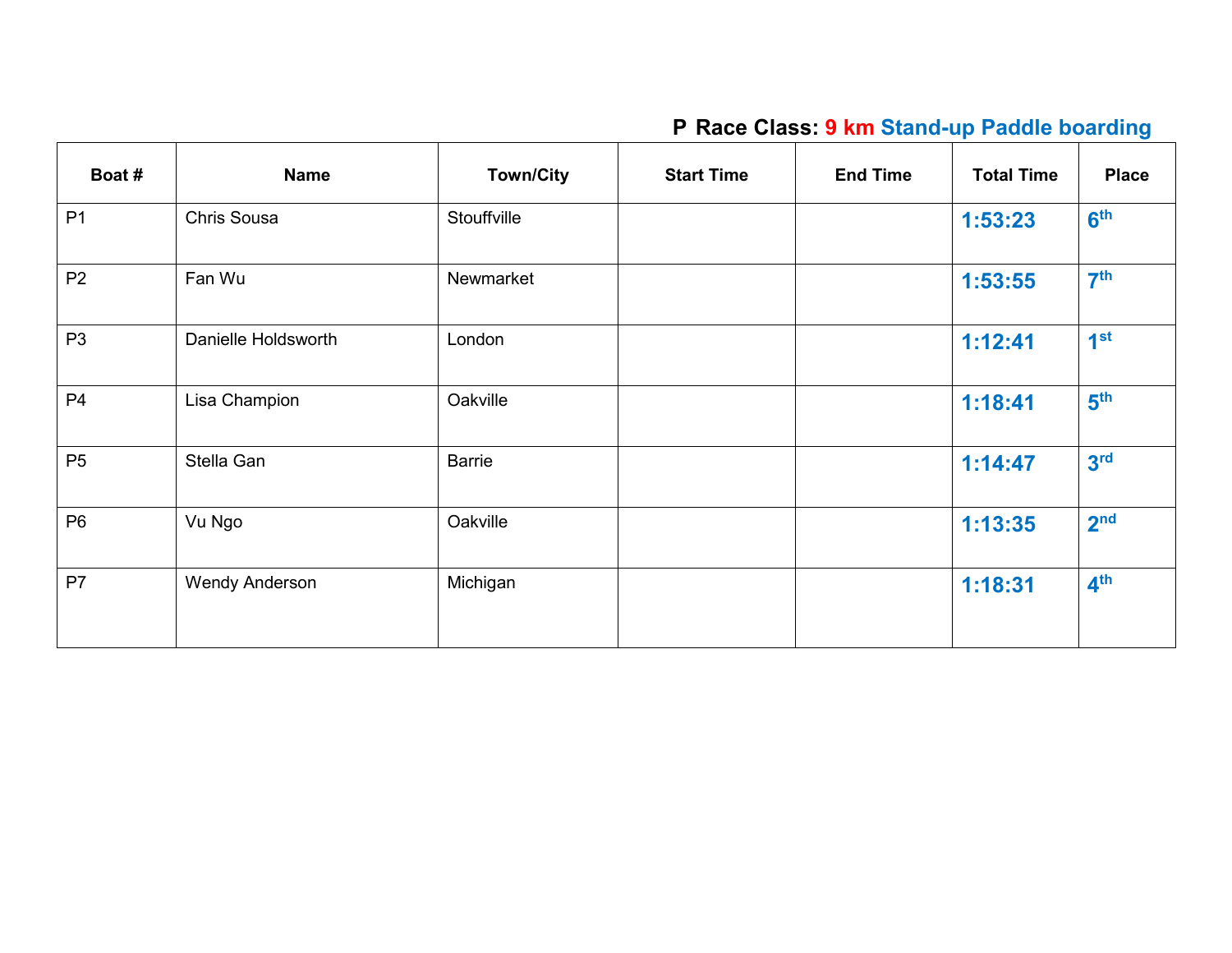#### **Q Race Class: 6 km Under 15 Kayak; Open (Sprint)**

| Boat #         | <b>Name</b>         | <b>Town/City</b> | <b>Start Time</b> | <b>End Time</b> | <b>Total Time</b> | <b>Place</b>    |
|----------------|---------------------|------------------|-------------------|-----------------|-------------------|-----------------|
| Q <sub>1</sub> | Nathan Gilean       | Toronto          |                   |                 | 1:01:26           | 2 <sub>nd</sub> |
| Q2             | <b>Quinn Martin</b> | Toronto          |                   |                 | 47:10             | 4 <sup>st</sup> |

#### **R Race Class: 6 km Under 13 Kayak; Open (Sprint)**

| Boat #         | <b>Name</b>         | <b>Town/City</b> | <b>Start Time</b> | <b>End Time</b> | <b>Total Time</b> | <b>Place</b>    |
|----------------|---------------------|------------------|-------------------|-----------------|-------------------|-----------------|
| R <sub>1</sub> | Mac Salter          | Toronto          |                   |                 | 47:10             | 4 st            |
| R <sub>2</sub> | ∣Logan<br>MacGregor | Washago          |                   |                 | 1:21:45           | 2 <sub>nd</sub> |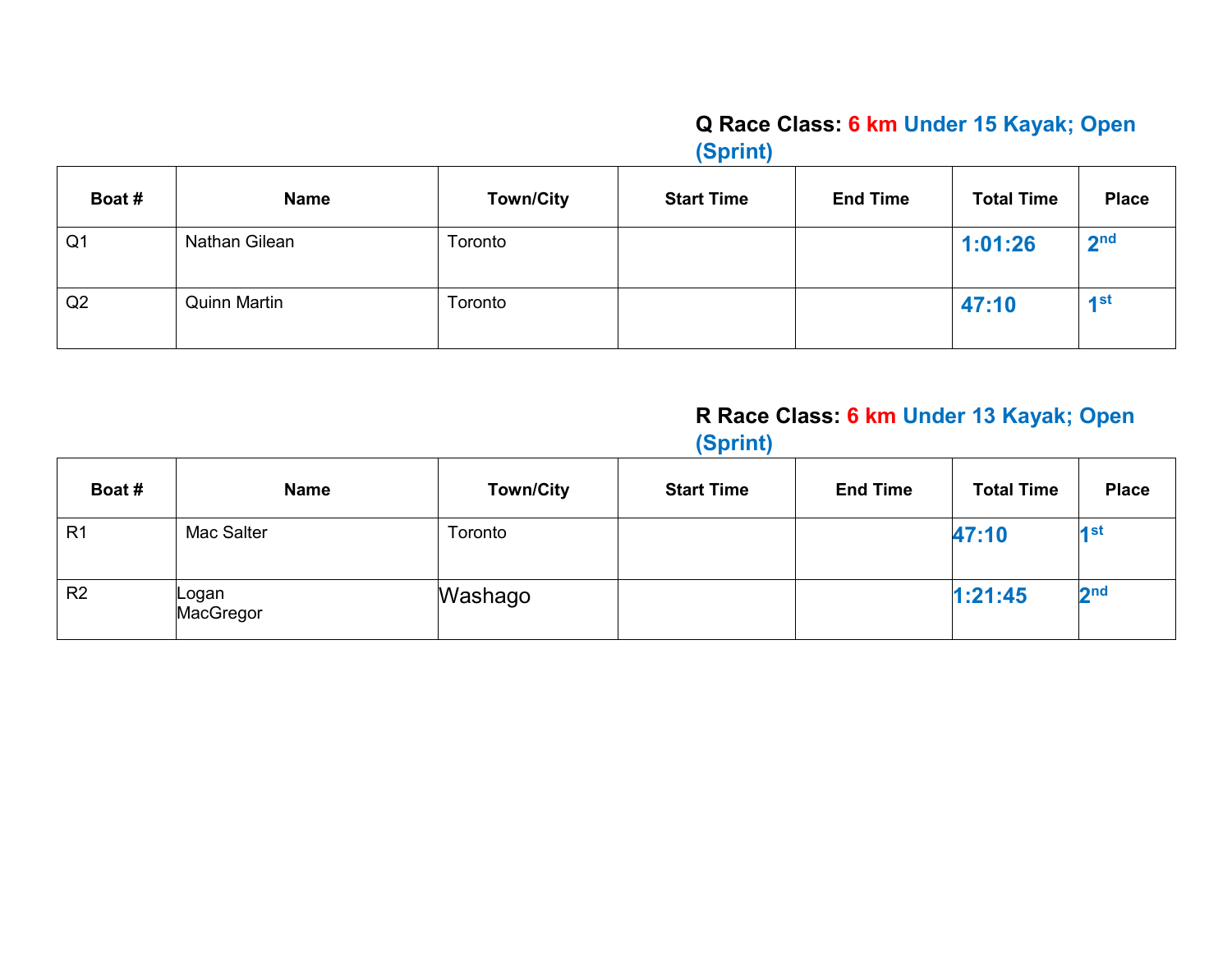#### **9 km ICF C1**

| Boat #         | <b>Name</b>               | <b>Town/City</b>     | <b>Start Time</b> | <b>End Time</b> | <b>Total Time</b> | <b>Place</b> |
|----------------|---------------------------|----------------------|-------------------|-----------------|-------------------|--------------|
| K <sub>9</sub> | <b>Vladimir Pankratov</b> | <b>Richmond Hill</b> |                   |                 | 58:17             | 4 st         |

## **6 km Recreational Family**

| Boat #          | <b>Name</b>                                         | <b>Town/City</b> | <b>Start Time</b> | <b>End Time</b> | <b>Total Time</b> | <b>Place</b>      |
|-----------------|-----------------------------------------------------|------------------|-------------------|-----------------|-------------------|-------------------|
| K <sub>11</sub> | Kate Hilliard, Connor<br>McGregor and Sean<br>Reese | Washago          |                   |                 | 1:21:50           | $\overline{4}$ st |

#### **9 km Adult Child K2**

| Boat #         | <b>Name</b>             | <b>Town/City</b> | <b>Start Time</b> | <b>End Time</b> | <b>Total Time</b> | <b>Place</b>    |
|----------------|-------------------------|------------------|-------------------|-----------------|-------------------|-----------------|
| L5             | Darryl Bohm & Rory Bohm | Mississauga      |                   |                 | 1:04:03           | 4 st            |
| L <sub>6</sub> | Jenson Bohm & Ruby Bohm | Mississauga      |                   |                 | 1:04:05           | 2 <sub>nd</sub> |